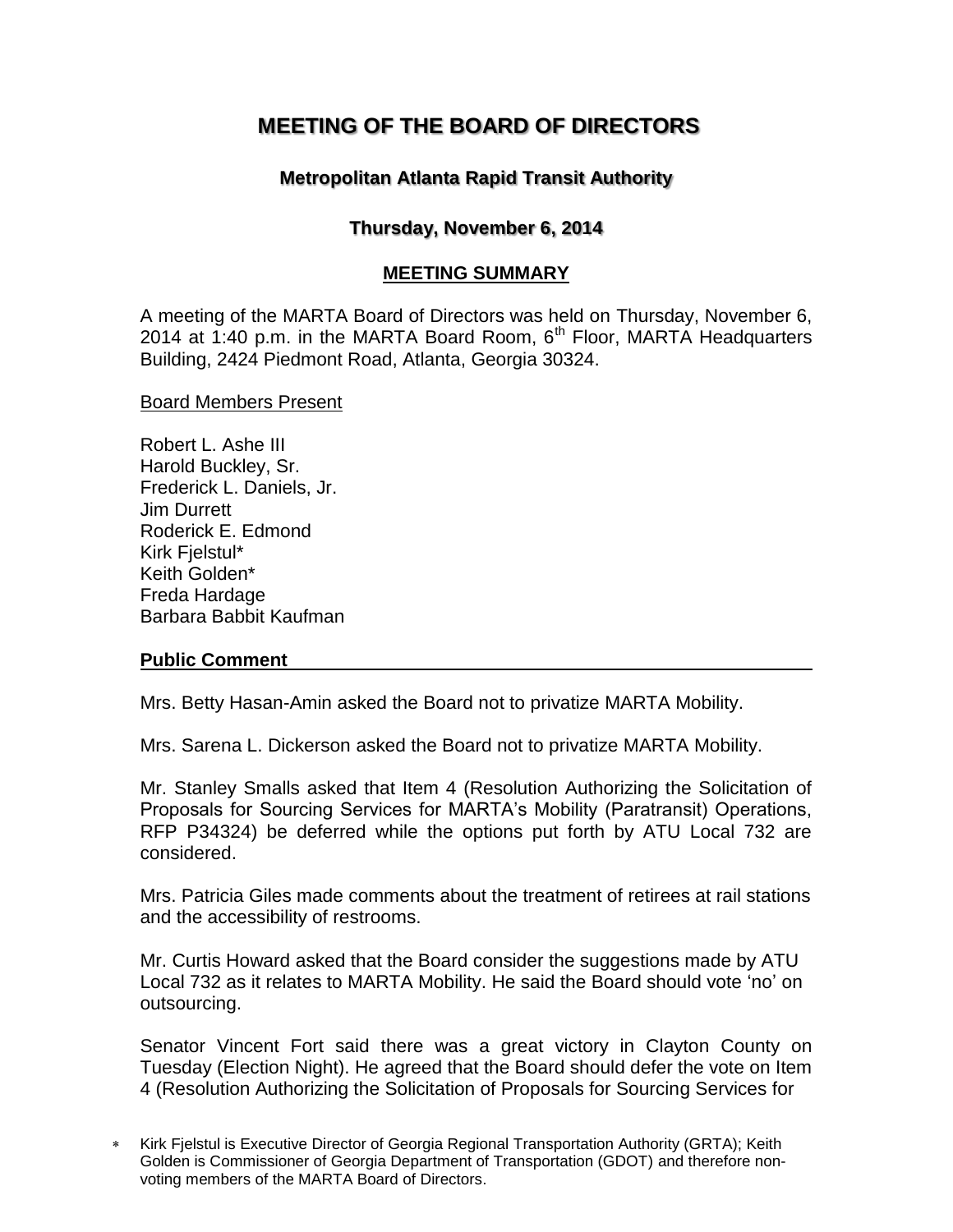MARTA's Mobility (Paratransit) Operations, RFP P34324). He urged the Board not to take a step back; outsourcing Mobility is a very sensitive issue and the MARTA Board should take care in considering the options brought forward by the Union.

Mr. David Ward made comments opposing Item 4 (Resolution Authorizing the Solicitation of Proposals for Sourcing Services for MARTA's Mobility (Paratransit) Operations, RFP P34324). He said outsourcing will not be beneficial to MARTA Mobility.

Mr. James Callaghan congratulated MARTA on the win in Clayton County and made comments opposing privatization of Mobility services.

Mr. Ken Mitchell made comments opposing privatization of Mobility services.

Mrs. Robbie Huff made comments opposing privatization of Mobility services.

Mr. Lafayette Wood said Mobility is underperforming but outsourcing is not the answer; MARTA has to demand better service from its employees.

Mr. Chioke Perry said the Board should say no to privatization – MARTA has talented and dedicated staff already in place.

Mrs. Melvina H. Patterson made comments opposing the privatization of MARTA Mobility  $-$  it is unfair to assume that employees do not want to work. Every department strives to make MARTA better.

Mr. Robert Krone made comments regarding parking capacities at Chamblee Station.

Mr. Gerald Middlebrooks made comments about restroom availability – restrooms at rail stations should at least be accessible to employees and retirees. He stated that MARTA should revamp the restroom policy for everyone.

Mrs. Nikita Howard asked the Board to vote no on Item 4 (Resolution Authorizing the Solicitation of Proposals for Sourcing Services for MARTA's Mobility (Paratransit) Operations, RFP P34324). She said it is a travesty to have outsourcing on the table; Mobility users have established relationships with operators.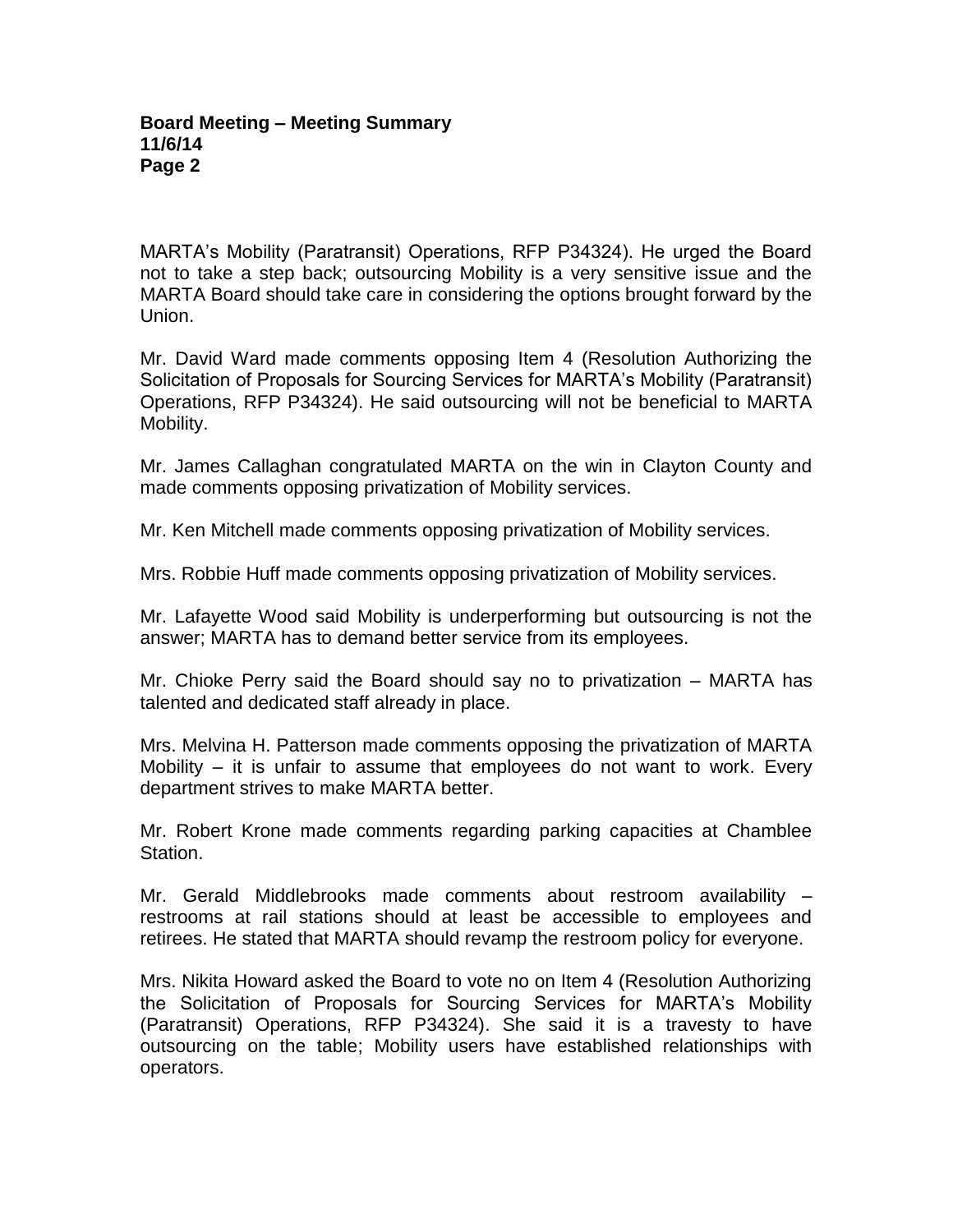Mr. Raymond Rogers said outsourcing will be the biggest mistake for MARTA.

Mr. Damien Lewis offered kudos to the General Manager/CEO on continuing to do a good job in leading the Authority. He said by privatizing, MARTA can only remain mediocre, but the Authority can achieve greatness by simply improving its current services.

### **1. Approval of the Minutes of the October 2, 2014 Meeting of the MARTA Board of Directors**

On motion by Mr. Daniels seconded by Mr. Buckley, the minutes were unanimously approved by a vote of 7 to 0, with 9\* members present.

# **2. Planning & External Relations Committee Report**

The Committee received the following briefings:

- a) FY 2015 Service Standard Modifications
- b) FY 2014 End-of-Year Ridership
- c) Presentation on the Office of Research & Analysis

### **3. Business Management Committee Report**

On motion by Mr. Daniels seconded by Dr. Edmond, resolutions 'a-e' were unanimously approved by a vote of 7 to 0, with 9\* members present.

On motion by Mrs. Kaufman seconded by Mr. Daniels, resolution 'f' was deferred by a vote of 7 to 0, with 9\* members present.

The Committee received the following briefings:

- a) FTA TOD Planning Grant Opportunity with DeKalb County for I-20 East Corridor
- b) FY 2015 August Budget Variance Analysis and Performance Indicators

### **4. Resolution Authorizing the Solicitation of Proposals for Sourcing Services for MARTA's Mobility (Paratransit) Operations, RFP P34324**

Chairman Ashe asked for a motion to defer item 4 until the December 2014 Board meeting in order to consider the proposal received from ATU Local 732 on November 5, 2014.